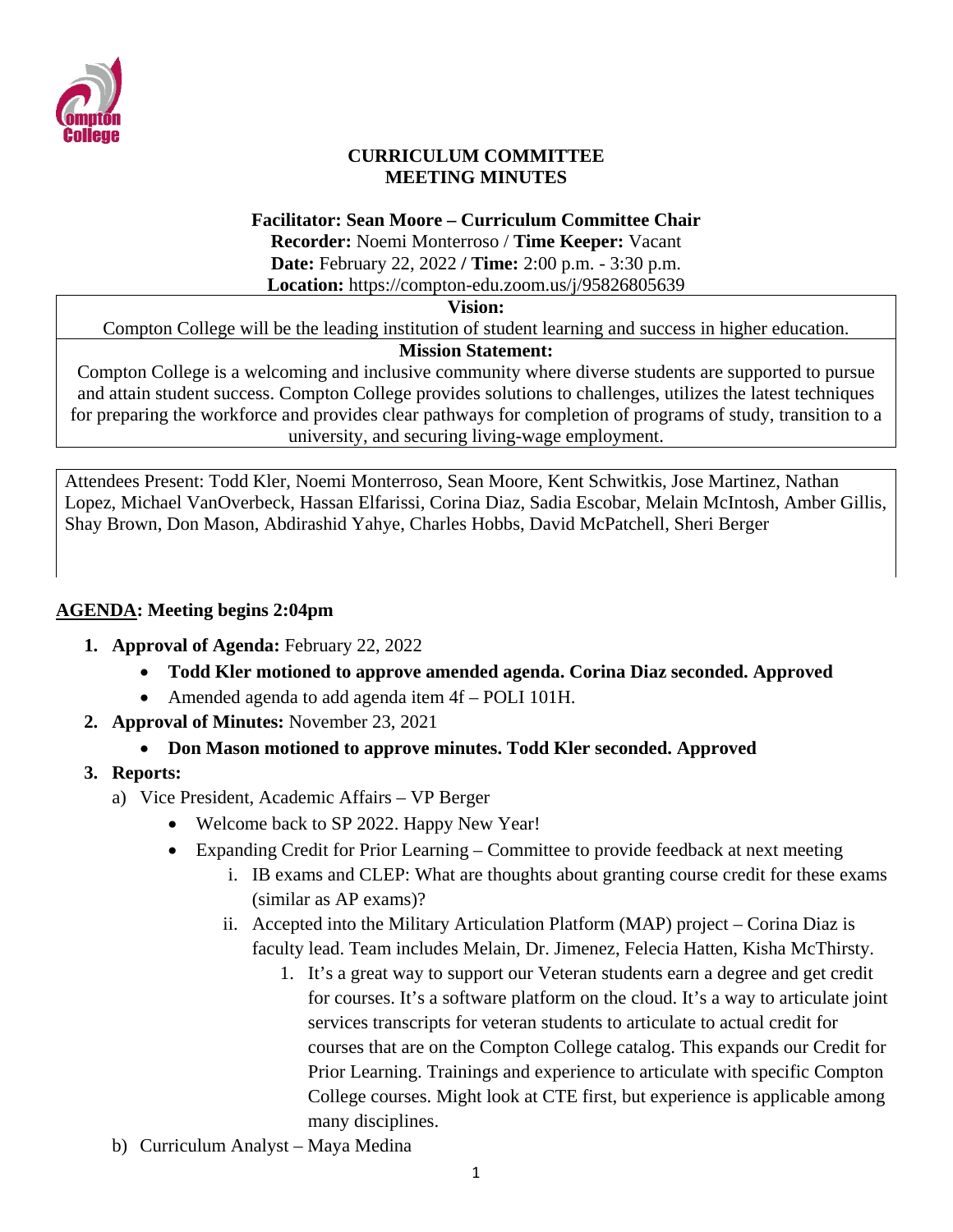- Not Present
- c) Articulation Officer Melain McIntosh
	- Reviewed Articulation News document (shared in chat, provided below)
		- i. Articulation Request Calendar: Board Approval April 18<sup>th</sup> deadline to meet UC transferability effective Fall 2022 and CSUGE/IGETC effective Fall 2023. Courses should not be scheduled prior to receiving articulation approvals
		- ii. AB705 UCOP Webinar UC does not evaluate how students got to the prerequisite, they just check that the COR states the level/skills the students needs to start the course
		- iii. Online Labs Acceptance: online labs are acceptable for general transfer, not for major prep. Most 4-year institutions are accepting online labs for major requirement through SP 2022. Only UC Santa Cruz is accepting through summer 2023
		- iv. Lab Manuals/textbooks need to be updated every 7 years (preferably 5 years for Compton College). There is a problem if lab manual is the only textbook for the course and it's over the 7 years recency. Workaround is to have a more recent textbook and you can have an older manual/other text.
		- v. AAT Sociology major prep aligns with both UC and CSU
- d) SLOC No Report
- e) DEFC (Vacant)

#### **4. Consent Agenda Items:**

- **Todd Kler motioned to approve Consent Agenda Items 4a – 4f. Michael VanOverbeck seconded. Approved.**
- a) *2-Year CTE Course Review—No Proposed Changes*: FILM 95 Cooperative Work Experience Education
- b) *2-Year CTE Course Review—Conditions of Enrollment*: MTT 103 Conventional and CNC Turning.
- c) *6-Year Standard Course Review—No Proposed Changes*: ASTR 120H Honors The Solar System; ASTR 125 - Stars and Galaxies; and ENGL 241 - American Literature II.
- d) *Distance Education—Fully Online*: ASTR 120H Honors The Solar System; ASTR 125 Stars and Galaxies; ENGL 241 - American Literature II; and MTT 103 - Conventional and CNC Turning.
- e) *Distance Education—EFOMA*: FILM 95 Cooperative Work Experience Education.
- f) *Updated Textbook*: POLI 101H Honors Governments of the United States and California.

# **5. Action Items:**

- a) *Second Read—New Courses—Distance Education Fully Online*: PHYS 101 Physics for Engineers and Scientists I; and PHYS 102 - Physics for Engineers and Scientists II.
	- **Michael VanOverbeck motioned to approve Action Item 5a. Todd Kler seconded. Approved.**
	- Kent Schwitkis: This new sequence is what is typically done at other community colleges. El Camino College changed it to a 4-course sequence, now changing it back to reflect other community colleges
- b) *First Read—New Courses—Distance Education Fully Online:* PHYS 103 Physics for Engineers and Scientists III.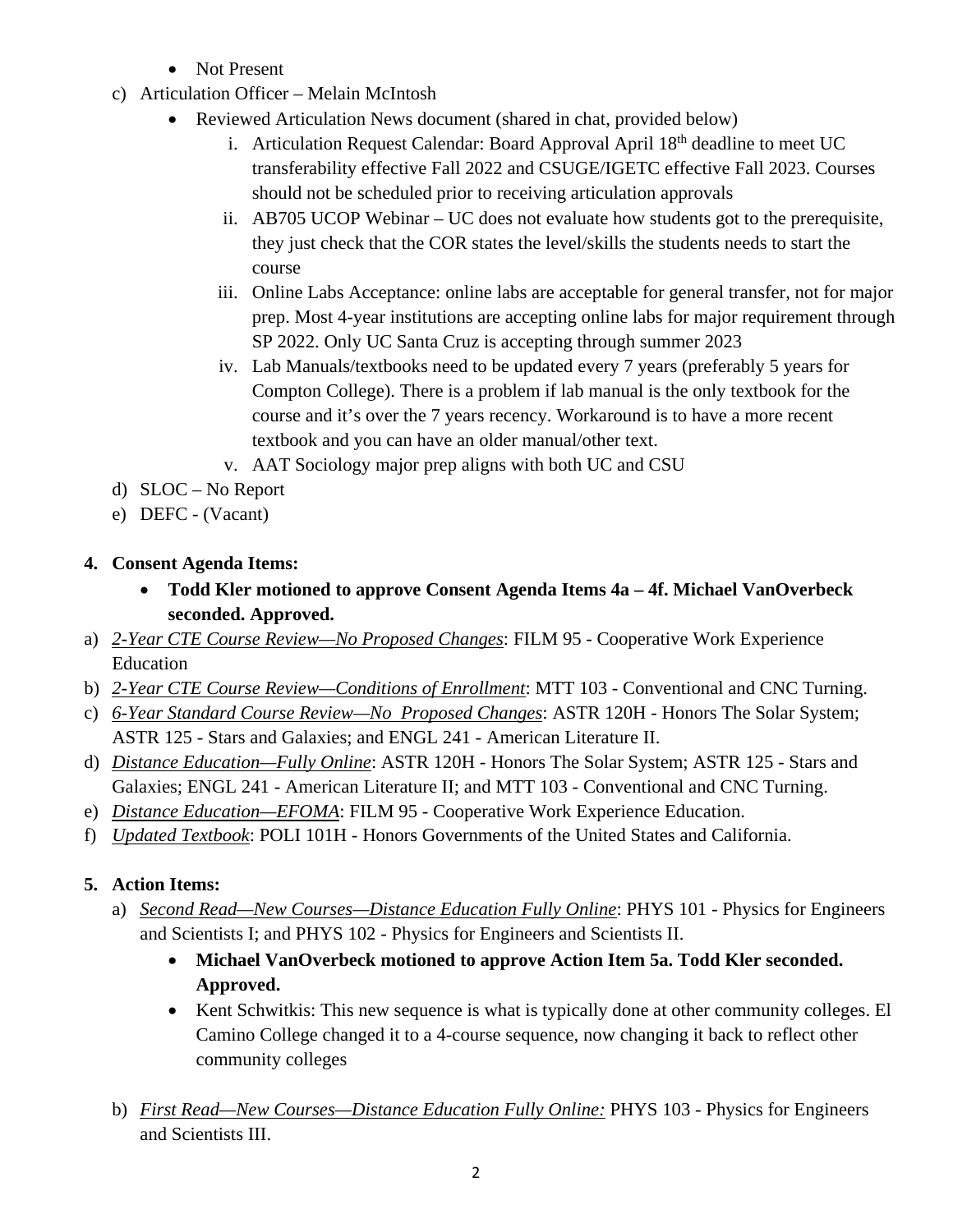- Michael VanOverbeck motioned to open Action Item 5b. Todd Kler seconded.
- Michael VanOverbeck motioned to close Action Item 5b. Todd Kler seconded.

# **6. Discussion Items:** None.

# **7. Information Items:**

- **Todd Kler motioned to open Agenda Item 7a-7g. Michael VanOverbeck seconded.**
- a) Curriculum Committee Chair provided five Professional Development Winter Curriculum Open Labs: 1/5/22; 1/12/22; 1/19/22; 1/26/22; and 2/2/22.
- b) Curriculum Committee Chair requested, via email of our Academic Senate President on 2/10/22, the new Inactivation Template be moved to the beginning of the Academic Senate 3/3/22 agenda for approval. Upon approval, a division will need to vote to inactivate a course.
- c) Curriculum Committee Chair will be meeting with the Deans and Division Chairs on 3/23/22 at 2:00 p.m. to review courses that require launching in CNET. Afterwards the document will be shared with faculty assigned to those courses. It is important to note, this list is a rollover form last semester.
- d) Nathan Lopez volunteered to complete Dr. Pham's term until Spring 2024.
- e) We have a new student representative, Sadia Escovar.
- f) Don Mason will remain with us for one more semester until we can find a replacement.
- g) Required CNET course reviewers, please review courses so they may continue moving through the approval process.

# • **Charles Hobbs motioned to close information items. Don Mason seconded.**

# **8. Discussion Item:**

- a) Additional comments or questions by committee members and/or all attendees.
	- a. College hour changed for SP 2022. Do we want to keep meeting 2-3:30 or move it 2:30- 4pm?
		- i. Many attendees preferred 2-3:30pm
		- b. Michael VanOverbeck: As BIS Senator, been getting responses/concerns about changing the bylaws and constitutions. Committee will lose representation in AS e-board. Can we have AS president talk to committee to discuss how this change will impact committee?
			- i. Rashid, Todd agree that AS President should speak to committee
			- ii. Todd Kler: Is it all or nothing? Can we argue against certain parts of the bylaws/constitution?
			- iii. Abdirashid Yahye: It is a major change and all the faculty should be able to vote. Suggestion is to have Academic Senate vote, then have divisions vote to give all faculty an opportunity to review and make suggestions.
			- iv. To Amber: Is it possible to have all faculty vote on bylaws?
				- 1. Any changes have to be sent to the entire faculty body. If changes are accepted by the Senate, the new constitution would have to be sent to the entire faculty body for a vote. Any ratification follows this procedure, it needs 2/3 of voting members to pass
				- 2. The 10+1 purview in AS is curriculum. There are so many things that happen at the state level that requires the attention of the curriculum chair. So many conversations with district center around curriculum. Not having curriculum chair in e-board a part of those discussions is a disservice to the college. It's better to have multiple folks voting/weighing in and offering consultation to colleagues (personal opinion)
			- v. Are Adjuncts able to vote on bylaws?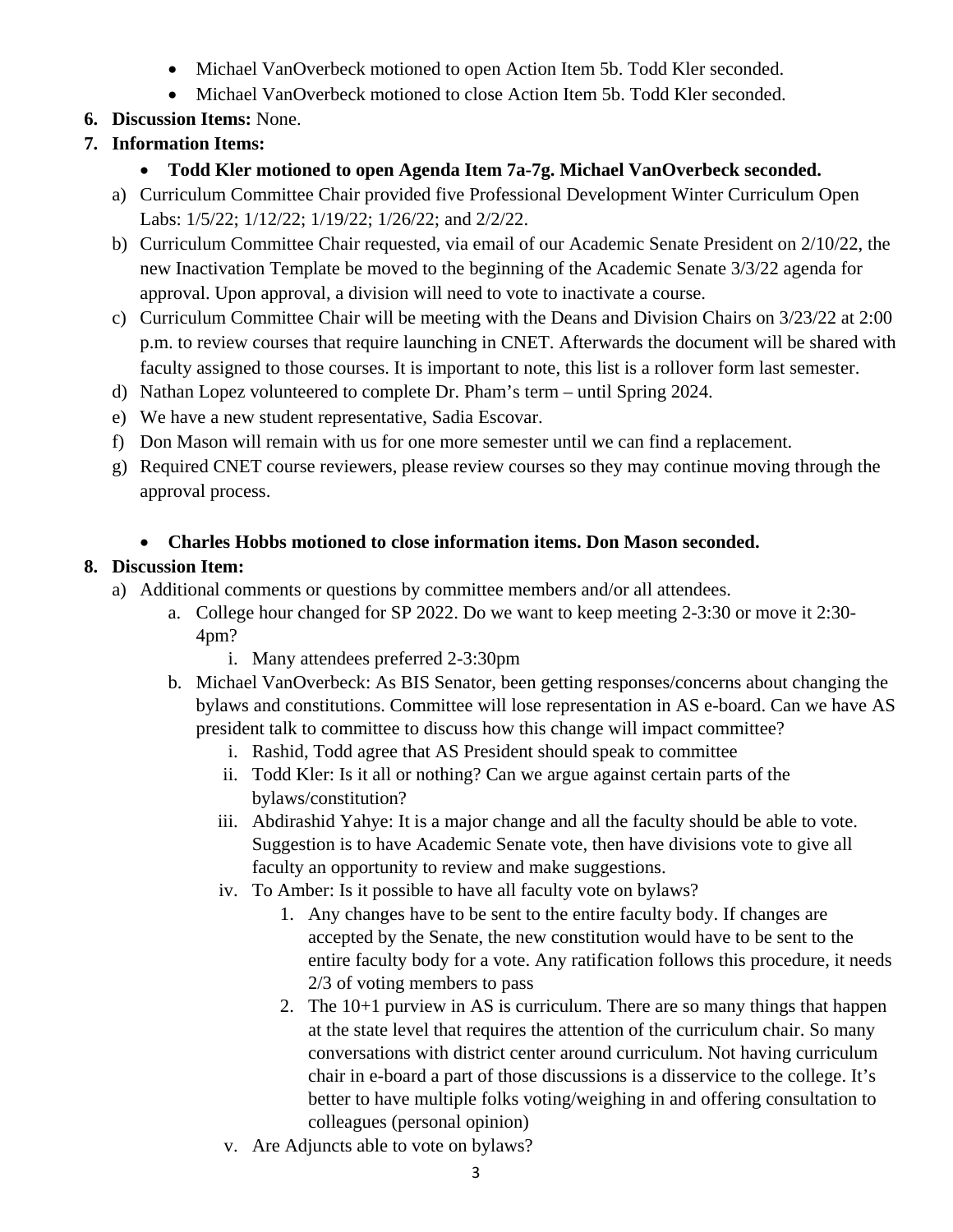- 1. There are currently two positions for adjunct representatives in Senate (one is vacant)
- vi. David McP.: Is it possible to bring in statewide Academic Senate to educate Compton College Senate on pros and cons of current revisions to bylaws?
	- 1. ASCCC is not a regulatory body. They are colleagues that can provide presentations on best practices. Any member of Senate can request a site visit but it has to be approved by Senate first.
- c. Abdirashid: Back as representative as Division rep
- **Abdirashid Yahye motioned to adjourn meeting at 3:08pm. Todd Kler seconded. Approved.**

Meeting adjourned at 3:08pm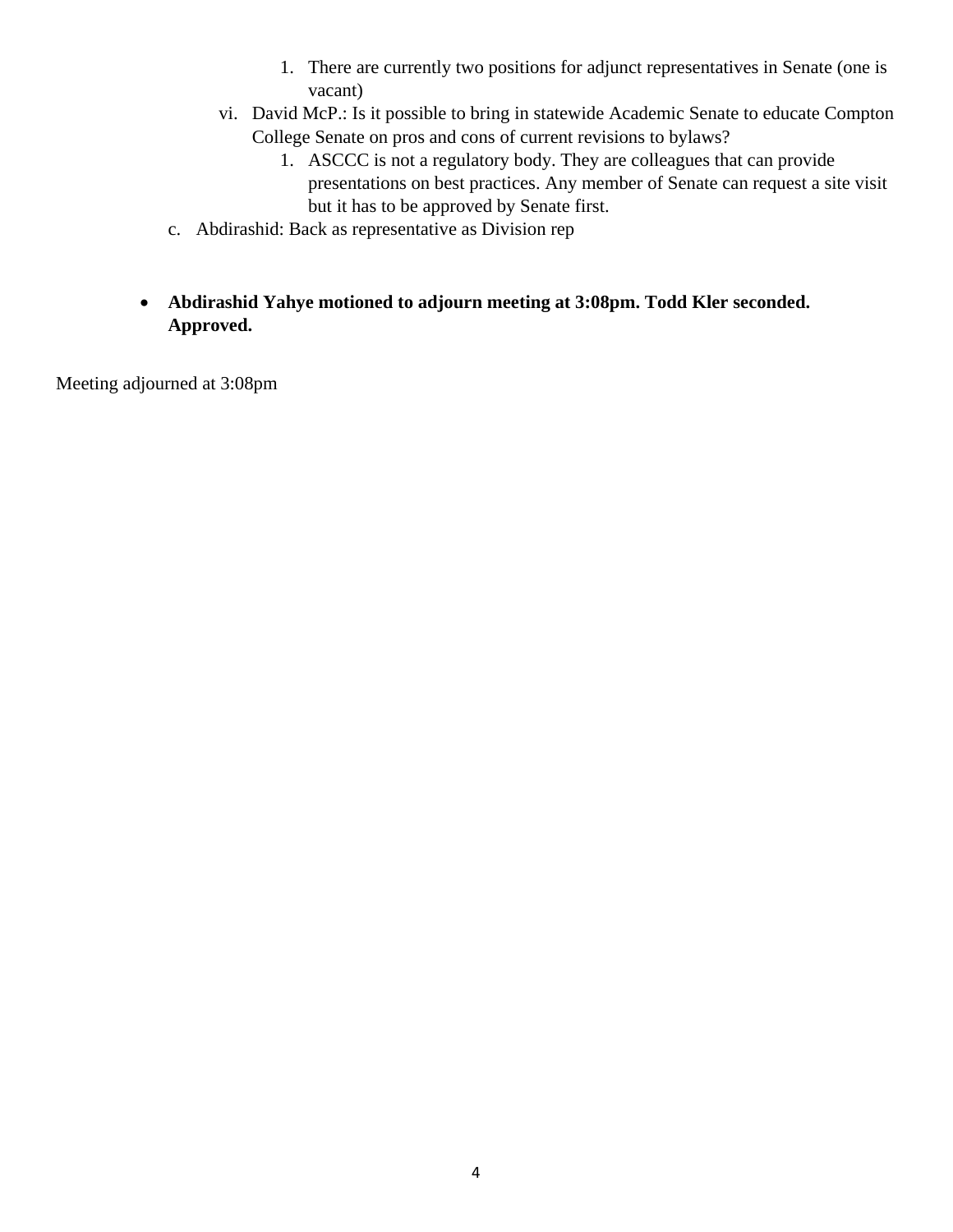# **ARTICULATION NEWS**<br>Spring 2022



#### Articulation Request Calendar

- Courses wishing to receive UC Transferability effective fall 2022, must be approved at the April 18th Board meeting. Applicable courses that meet this deadline will be submitted for IGETC/CSU GE effective Fall 2023. The detailed calendar is available at [Articulation](https://www.compton.edu/academics/articulation/index.aspx)  [Information for Postsecondary Education Personnel.](https://www.compton.edu/academics/articulation/index.aspx)
- Courses should not be scheduled prior to receiving the requested articulation approvals in order to prevent student transfer issues; you may always verify the status of an articulation request by contacting the [Articulation Officer.](mailto:mmcintosh@compton?subject=Articulation%20Inquiry)

#### [C-ID](https://c-id.net/)

- C-ID Recent course Decision: Art 141 Digital Art Fundamentals for C-ID ARTS 250 (Studio Arts ADT)
- Fall 2019 C-ID Required Courses Update. These courses still need C-ID approvals: PE 277, COMS 250 & 260, MATH 140, SOCI 120.
- Reminder: courses past 45 days of submission do not negatively impact the ADT.

# FOUR-YEAR UNIVERSITY

• **AB 705 and the University of California**

2/17/22 UCOP Webinar - "Yours, Mine and Ours: Presentation and Discussion Regarding AB 705" (Presentation, Slides 8-9; 11-12)

- o "*In reviewing courses for potential transferability, UC checks for but does not evaluate the prerequisite in TCA submissions. "Prerequisite" does not necessarily refer to a course. What we need in order to approve an outline is a clearly defined level at which a student must be to succeed in the course.*" UC does not evaluate how students got to the prerequisite; they verify the COR states the level/skills the student needs to start the course.
- o Prerequisite changes require re-approval for articulations. Removal of all prerequisite languages from English and Math (or other courses that require requisites) will result in a 2-year phase out of the articulation.
- **Association of [Independent California Colleges and Universities \(AICCU\)](https://aiccu.edu/)**
	- o [AICCU ADT Transfer Guarantee.](https://aiccu.edu/page/transfer) The ADT Commitment is the Independent California College and University sector's adaptation of the ADT pathway. [Full list of AICCU ADT](https://docs.google.com/spreadsheets/d/1KeCD7ObkPwqkHDXeazhcb4OmPlizW6GAGnDPIcZT5ZU/edit#gid=1283451677)  [Participating Institutions and majors accepted.](https://docs.google.com/spreadsheets/d/1KeCD7ObkPwqkHDXeazhcb4OmPlizW6GAGnDPIcZT5ZU/edit#gid=1283451677)
	- o [AICCU 2022 Impact Report](https://aiccu.edu/resource/resmgr/publications/2022/impactreport2021_final3.pdf)
- **Online Labs Acceptance**
	- o Online labs are acceptable for general transfer/articulation (UC or CSU credit towards the 60 units), however, may not be acceptable for meeting Major requirements. **Therefore, acceptance of online labs for major prep must be verified with the university's department.** As of this update, 4-year institutions are still accepting online labs through Spring 2022.
		- UC Santa Cruz: Acceptance of online labs through summer 2023. This means that all online labs taken from spring 2020 through summer 2023 will be accepted by all of our majors, regardless of the term the student applies (Senate Committee on Educational Policy.2.17.22 Email)